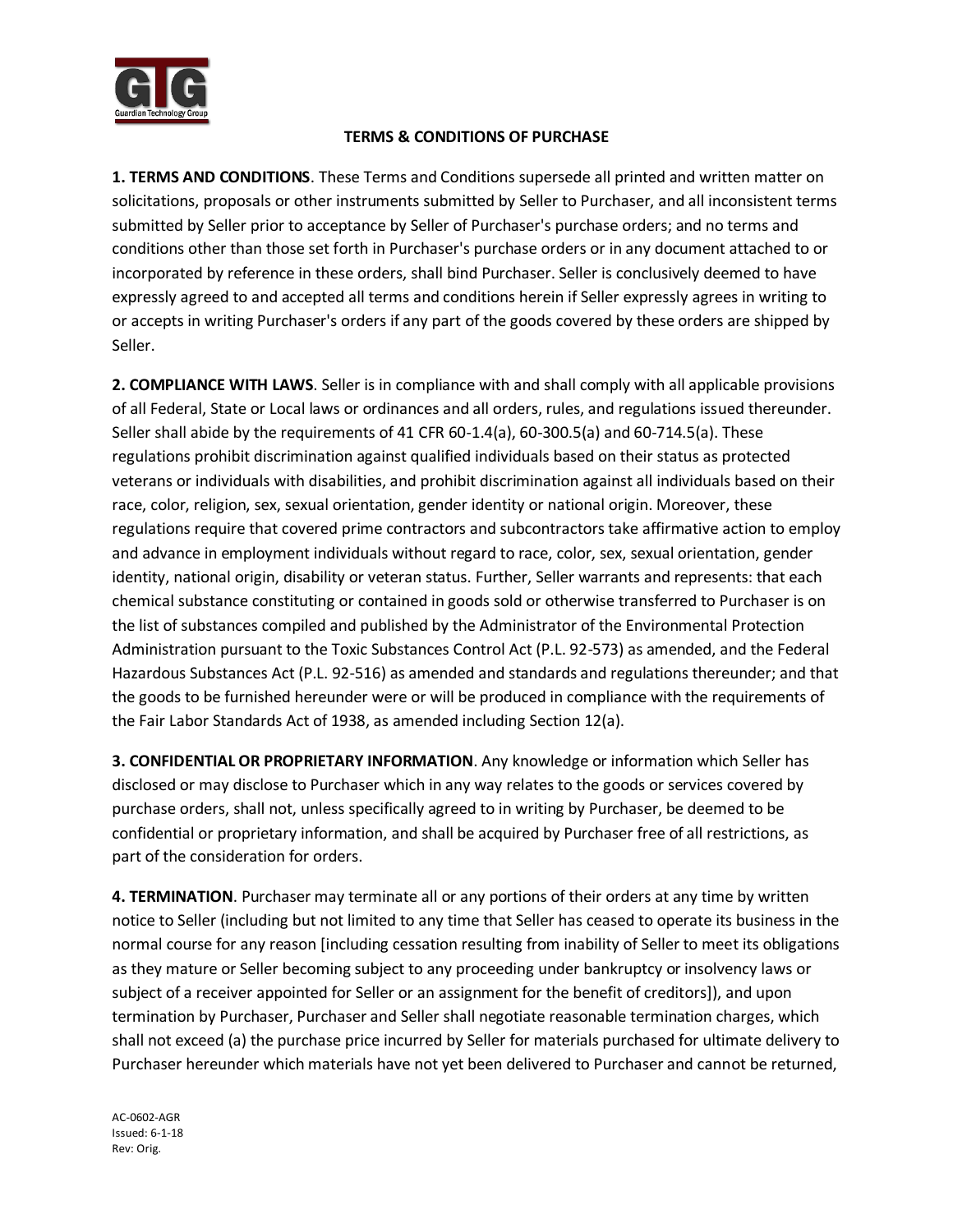

reused or resold by Seller and (b)actual costs of work done to or upon such materials to prepare them for delivery to Purchaser. Nothing herein shall limit Purchaser's remedies against Seller in the event of rejection of this Agreement in PUR104J 7/19/17 Page: 2 of 6 bankruptcy. Notwithstanding the foregoing, Purchaser may terminate work under this order in accordance with the provisions of the Subcontract Termination Clause set forth in Section 8-706 of the Armed Services Procurement Regulations, modified by deleting therefrom all reference to the Government.

**5. EXTRA CHARGES AND PACKAGING REQUIREMENTS**. No charges, including but not limited to boxing and cartage charges, will be allowed unless specifically agreed to by Purchaser in writing. Seller shall be responsible for packing and packaging necessary to withstand transportation hazards, and any special packaging instructions of the Buyer set forth on the purchase orders are Seller's obligations. Price will cover net weight, unless otherwise agreed. Packaging for shipments on Commercial Bills of Lading must meet commercial standards and accepted Industry practices with full protection of the materials to ultimate destination and must conform to governing classifications, including but not limited to Uniform Freight Classification, for rail - National Motor Freight Classification, for truck - Railway Express Classification, for express - U.S. Official Postal Manual, for parcel post - Official Air Freight Rules Tariffs, for air freight.

**6. DELIVERY SCHEDULE**. Seller shall not make material commitments or production arrangements schedules. Seller shall comply with the delivery requirements set forth on the purchase orders. Goods shipped to Purchaser in advance of schedules may be returned by Purchaser to Seller at Seller's expense.

**7. DELAYS IN DELIVERY**. Purchaser's production schedules are based upon Seller's timely delivery. Time is of the essence for Purchaser's purchase orders. If Seller for any reason does not comply with Purchaser's delivery schedules solely by reason of causes beyond Seller's control of which delays Seller gave written notice to Purchaser within five (5) days after the start of any such delay, Purchaser, in addition to any other rights, may, at its option, either approve or provide a revised delivery schedule or terminate in whole or in part this order without liability to Seller on account thereof.

**8. REJECTIONS**. If any of the goods are defective in material or workmanship or do not conform with the requirements of purchase orders, Purchaser, in addition to all other rights which it may have, may, at its option, at Seller's expense, correct or have corrected the defect or nonconformity or reject and return such goods.

**9. PURCHASER'S PROPERTY**. Unless otherwise agreed in writing, all tools, equipment or materials of every description furnished to Seller by Purchaser or paid for by Purchaser, and all replacements thereof, and all materials affixed or attached thereto, shall be and remain the personal property of Purchaser. Each individual item shall be plainly marked or otherwise adequately identified by Seller as "Property of Guardian Technology Group, Inc." and be safely stored separate and apart from Seller's Property. Seller shall not substitute any of Purchaser's property nor use such property except in filling Purchaser's orders. Such property shall be held at Seller's risk and be kept insured by Seller at Seller's

AC-0602-AGR Issued: 6-1-18 Rev: Orig.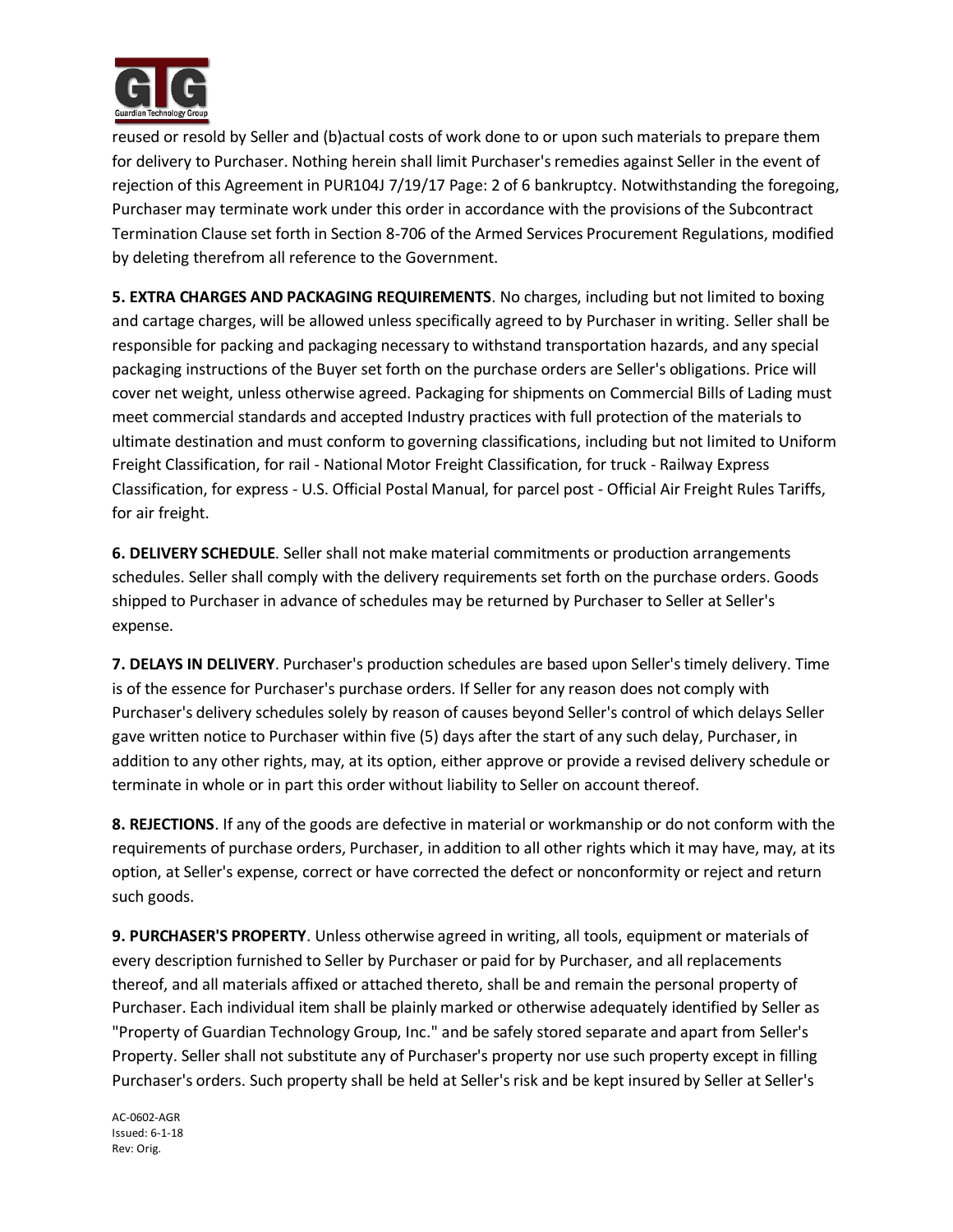

expense in an amount equal to the replacement cost with loss payable to Purchaser. Such property shall be subject to removal at Purchaser's request, in which event Seller shall prepare such property for shipment and redeliver it to Purchaser in the PUR104J 7/19/17 Page: 3 of 6 components which, in Purchaser's judgment, fail to meet either such warranty shall, at Purchaser's option, be replaced by Seller at no charge for the product or components thereof or labor connected therewith. This warranty shall survive any inspection, delivery or acceptance of, or payment by Purchaser for, the products or materials or services.

**10. SELLER'S WARRANTIES**. Seller warrants and represents to Purchaser that all products and materials sold by Seller pursuant hereto will, when delivered to Purchaser, conform to the specifications, drawings or samples specified or furnished thereof and be and remain free from defects in workmanship and material. In addition to other remedies available, all products or PUR104J 7/19/17 Page: 3 of 6 components which, in Purchaser's judgment, fail to meet either such warranty shall, at Purchaser's option, be replaced by Seller at no charge for the product or components thereof or labor connected therewith. This warranty shall survive any inspection, delivery or acceptance of, or payment by Purchaser for, the products or materials or services.

**11. CHANGES**. Purchaser shall have the right to make changes in orders, but no additional charges will be allowed unless authorized in writing by Purchaser. If such change affects deliveries or the amounts to be paid by Purchaser, Seller shall notify Purchaser immediately and negotiate an adjustment, based upon Seller's actual additional out-of-pocket costs. The maximum liability of Purchaser for obsolescence, scrappage, and/or rework resulting from any change shall be limited to the materials and parts in process at the time of the change and when such parts are within Seller's normal manufacturing cycle required to meet the established delivery schedules. Purchaser shall have no liability hereunder for cost of obsolescence, scrappage or rework of materials and parts which Seller has released for manufacture in advance of Seller's normal manufacturing process.

**12. ASSIGNMENT**. Assignment of this purchase order or any interest therein or payment due or to become due without Purchaser's written consent shall be void.

**13. SET-OFF**. Purchaser shall be entitled at all times to set-off any amount owing at any time from Seller to Purchaser or any of Purchaser's affiliated companies against any amount payable at any time by Purchaser in connection with orders.

**14. FOR WORK ON PURCHASER'S OR ITS CUSTOMER'S PREMISES**. If Seller's work hereunder involves operations by Seller on premises of Purchaser or one of its customers, Seller shall take all necessary precautions to prevent injury to person or property during such work and shall indemnify Purchaser against all loss which may result from any act or omission of the Seller, its agents, employees, or subcontractors. Seller shall maintain such Public Liability, Property Damage and Employer's Liability and Compensation Insurance (with Purchaser as a named insured) as is hereafter approved by Purchaser with respect to such risks and from all claims under any applicable Workmen's Compensation and Occupational Disease Acts.

AC-0602-AGR Issued: 6-1-18 Rev: Orig.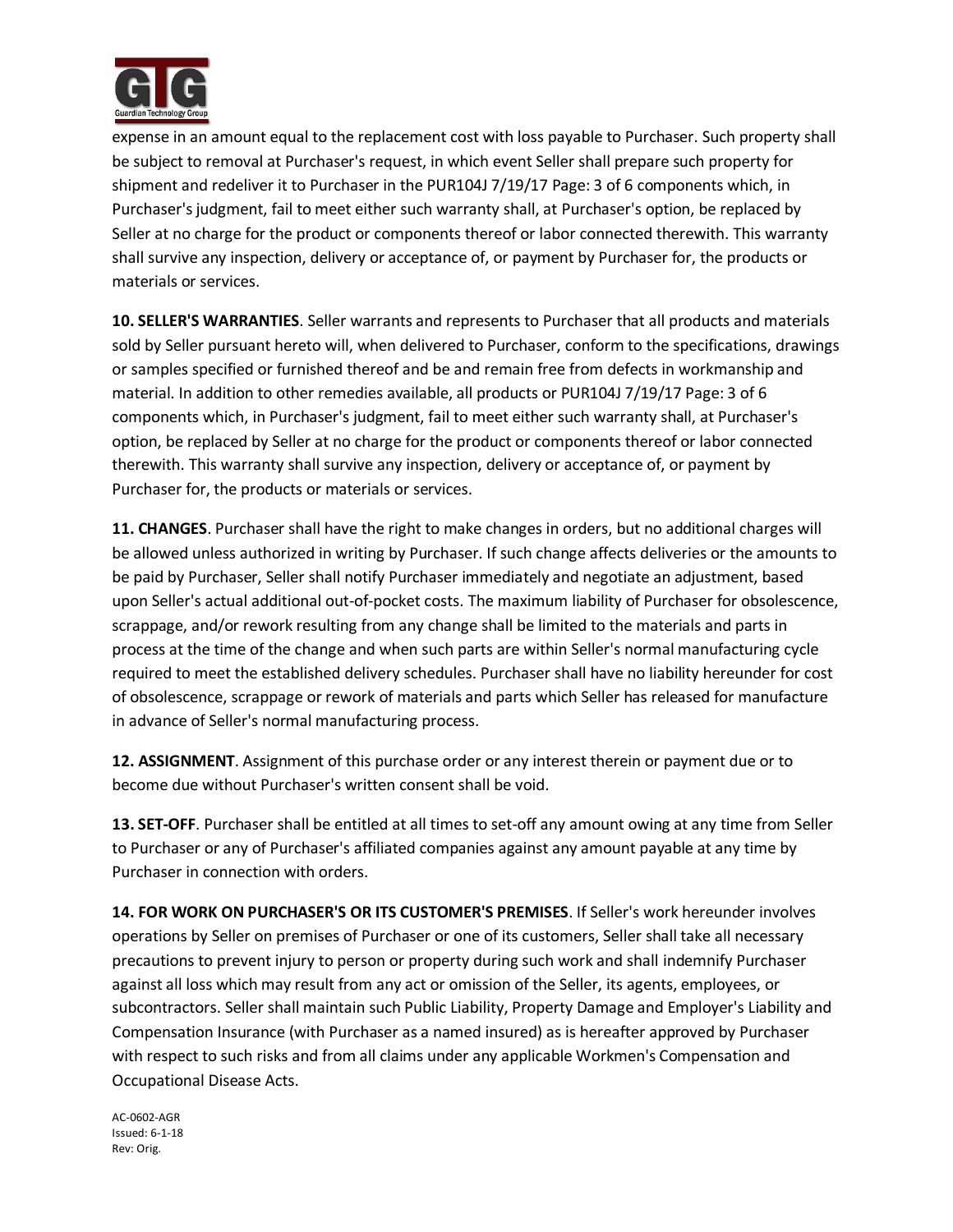

## **15. INSPECTION AND QUALITY CONTROL**.

- a) Seller and its subcontractors agree that Buyer, its customers and/or pertinent regulatory agencies shall have the right to enter their facilities at reasonable times to inspect the facilities, goods, materials, records, and property of Buyer covered by this order.
- b) Buyer's inspection of goods whether during manufacture, prior to delivery or within a reasonable time after delivery, shall not constitute acceptance of any work in process or finished goods. Verification performed at any level of the supply chain by the Buyer, its customers and/or pertinent regulatory agencies should not be used as evidence of effective control of quality and does not absolve the Seller or any level of their supply chain of its responsibility to provide acceptable product and comply with all requirements.
- c) Seller shall provide and maintain Quality Control, Inspection, and Process Control systems acceptable to Buyer and its Customer and in accordance with Buyer's current revision of the Guardian Technology Group of Indiana (GTG) Quality Program.
- d) If any inspection or test is made on the premises of Seller or its supplier, Seller without additional charge shall provide all reasonable facilities and assistance for the safety and convenience of the inspectors in the performance of their duties. All inspections and tests PUR104J 7/19/17 Page: 4 of 6 on the premises of Seller or its supplier shall be performed in such a manner as not to unduly delay the work.
- e) Where necessary to ensure valid results, measuring equipment shall be calibrated or verified at specified intervals, or prior to use, against measurement standards traceable to international or national measurement standards; where no such standards exist, the basis used for calibration or verification shall be recorded.
- f) In the event the seller discovers a nonconformance to the material or service to be provided, the seller shall promptly advise GTG in writing of the nonconformance, seller recommended disposition and technical justification. The notification will be in sufficient detail for GTG to evaluate the full scope of the nonconformance and approve the seller recommended disposition or require an alternative disposition to the seller. No nonconforming material is to be shipped to GTG without prior written approval from GTG. A nonconformance is defined as one or more of the following
	- technical or material requirement is violated;
	- requirements in Seller documents, which has been approved by GTG, is violated;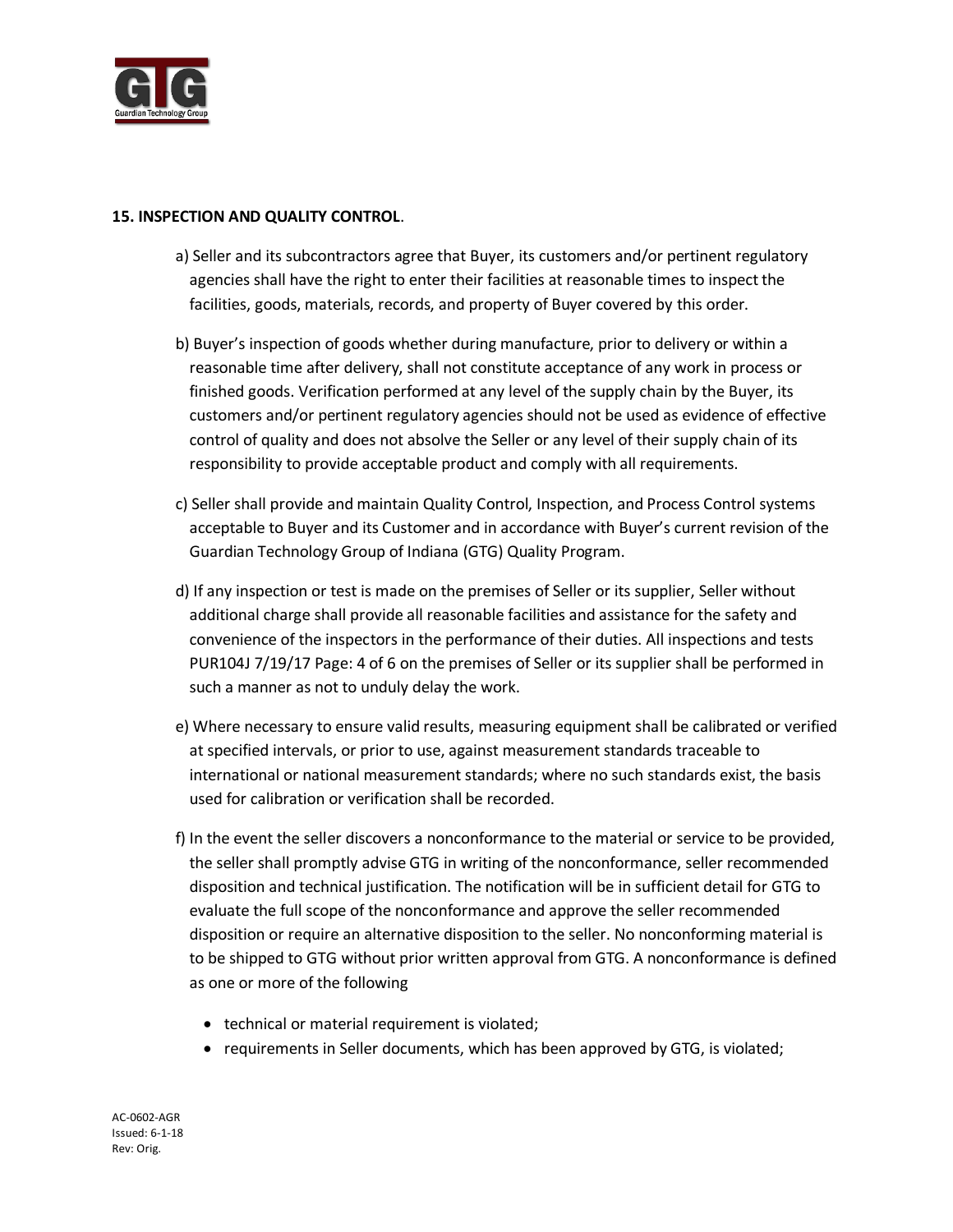

- nonconformance cannot be corrected by continuation of the original manufacturing process or by rework;
- the item does not conform to the original requirement even though the item can be restored to a condition such that the capability of the item to function is unimpaired.

**16. PROCESS CONTROL**. When prior Purchaser review is required, the seller shall identify and present to the Purchaser processes for planning the fulfillment of PO requirements. If specified, the seller shall maintain a frozen process in the manufacturing and/or processing of controlled items. For any such item, the seller will submit a written request to GTG for prior approval before making any modifications to the process including changes in suppliers or changes in manufacturing facility locations.

**17. PATENT INDEMNITY**. Seller shall, at its expense, handle, adjust and dispose of all claims and defend all suits and proceedings brought against Purchaser or its customers (which term includes, without limitation, Purchaser's lessees, bailees, transferees and assigns) based to any extent on any claim that the manufacture or use or sale of goods, constitutes infringement of any patent of any country; and Seller shall indemnify, defend and save harmless Purchaser and its customers from and against all losses, costs, damages, expenses and liabilities arising out of or related to any claim, suit or proceeding. If said goods or their manufacture or sale are enjoined or interfered with, Seller shall, at its expense, procure for Purchaser and its customers the right to continue using said goods, or modify them so they become non-infringing or, with the written approval of Purchaser, remove said goods and refund the purchase price and transportation and installation costs thereof. The foregoing indemnity and warranty obligations are inapplicable: (a) where the infringement results from detail designs supplied by Purchaser, unless goods embodying such designs are normally sold or advertised for sale to others by Seller; or (b) to the extent that a suit based on said infringement claim may be maintained only against the U.S. Government.

**18. SPECIFICATIONS**. All specifications, drawings, notes, instructions, engineering notices, or technical data referred to in purchase orders shall be deemed incorporated herein by reference as if fully set forth.

**19. TITLE TO DRAWINGS AND SPECIFICATIONS**. Purchaser shall at all times retain title to all drawings and specifications furnished by Purchaser to Seller. Seller shall use such drawings and specifications only in connection with purchase orders and not disclose such drawings and PUR104J 7/19/17 Page: 5 of 6 specifications to any person or entity other than Purchaser or Seller's employees, subcontractors, or governmental inspectors. Seller shall, upon Purchaser's request or completion of orders, promptly return all drawings and specifications to Purchaser.

**20. PROOF OF SHIPMENT**. Seller shall forward to Purchaser, with each receipt of goods by Purchaser, the express receipt or bill of lading, signed by the carrier, evidencing the fact the shipment has been made.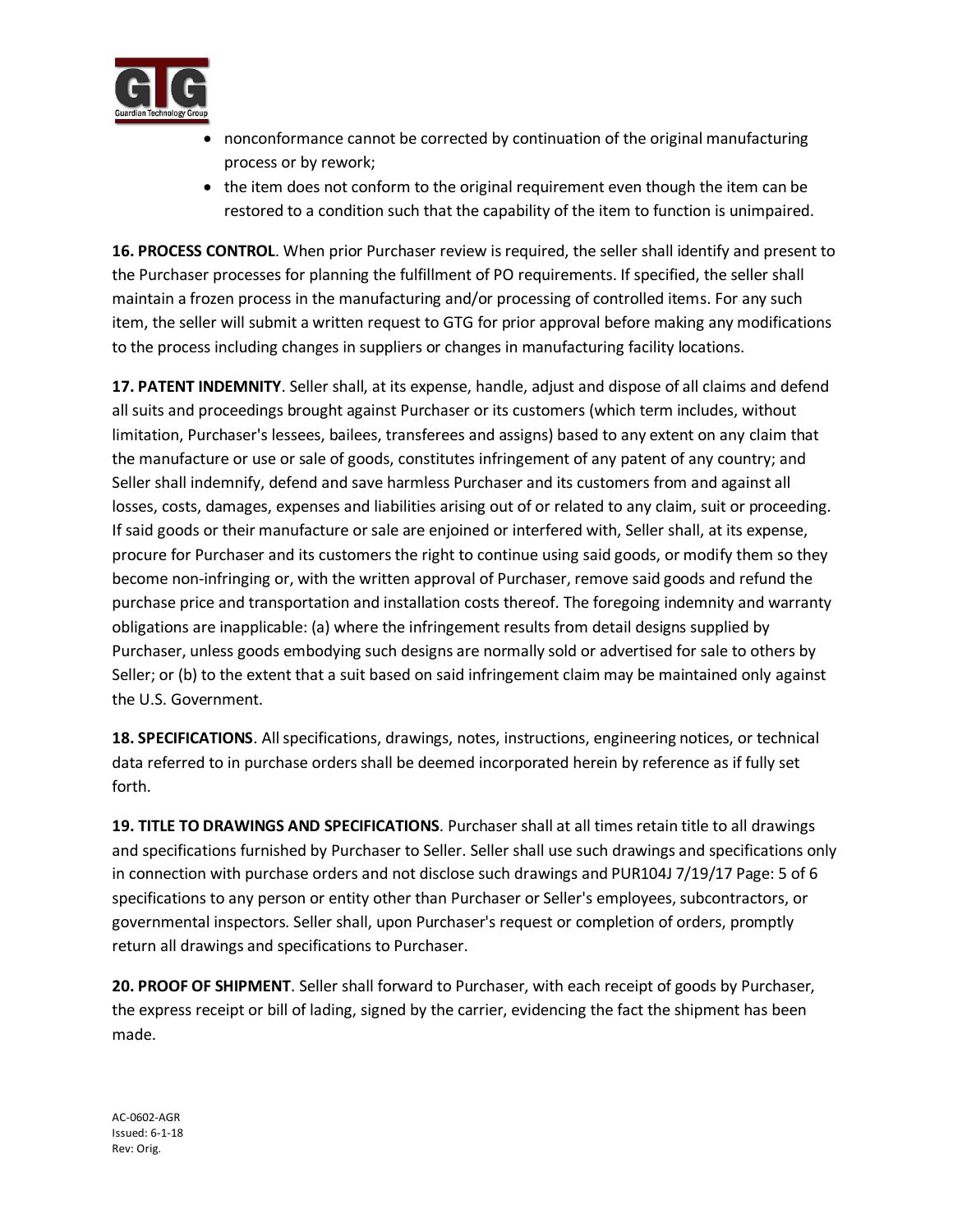

**21. WAIVER OF LIENS**. Seller hereby waives and relinquishes all liens and claims, statutory or otherwise, which Seller now has or may hereafter have as a result of labor done and materials furnished by Seller in performance of the purchase orders. 22. REMEDIES. In the event of Seller's default, Purchaser shall have all remedies available at law or in equity.

**23. BINDING EFFECT**. Purchase orders and acceptance thereof shall be a contract made in the State of Indiana, governed in all respects by the laws of Indiana.

**24. RECORD RETENTION**. Seller shall maintain a documented procedure for the generation, verification, and retention of records associated with articles and materials throughout procurement, processing, fabrication, inspection, and test. Records shall be of sufficient detail, accuracy, and format to permit analysis of quality performance. Records shall be legible and reproducible. These records shall be identified and traceable to associated articles, including unit or lot serialization and configuration, when applicable; and shall be made available to Purchaser upon request. Records shall be retained for a minimum of five (5) years after final payment of purchase order or for an additional period, if specified in the purchase order. Records retained, unless otherwise specified include:

- Seller's Procurement Documents
- Receiving / In-Process / Final Inspection and Test (including results)
- Process Control Records
- Employee Training/Qualifications
- **•** Calibration Records
- Dispositions of Nonconforming Articles and Corrective Action

**25. CERTIFICATE OF CONFORMANCE**. Seller agrees to generate Certificates of Conformance (C of C) when required by the Purchaser that comply with the following criteria:

- a) The certificate shall identify the purchased material, equipment, or service such as by the purchase order number including change order number where applicable.
- b) The certificate shall identify the specific procurement requirements met by the purchased material, equipment, or service, such as codes, standards, and other specifications. The procurement requirements identified shall include any approved changes, waivers, or deviations applicable to the subject material, equipment, or service.
- c) The certificate shall identify any procurement requirements that have not been met, together with an explanation and the means for resolving the nonconformance(s).
- d) The certificate shall be signed or otherwise authenticated by a person who is responsible for this quality assurance function and whose function and position are described in the Purchaser's or Supplier's quality assurance program.